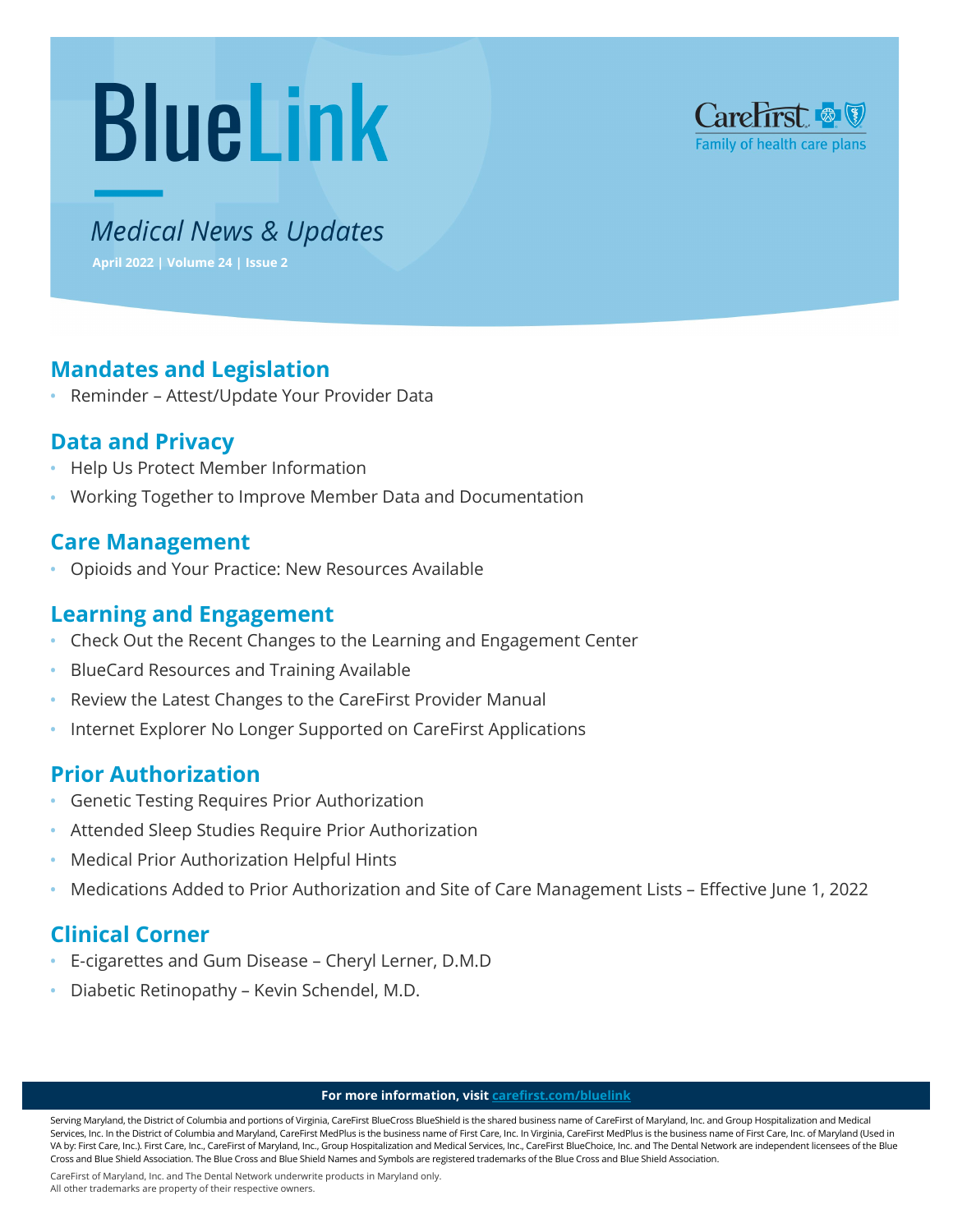#### **Claims and Billing**

- **•** New ClaimsXten® Edits Coming June 2022
- **•** Payment Changes Coming for Select Lab Services
- **•** CMS Adds Place of Service 10

#### **Healthcare Policy**

**•** Effective Dates, Current Procedural Terminology (CPT®) Codes and Policy Updates

## **Quality**

**•** Are You Up to Date on Best Practices and Quality Standards?

## **COVID-19 Resources**

**•** Available Vaccine Resources

## **Mandates and Legislation**

#### **Reminder – Attest/Update Your Provider Data**

In February, CareFirst BlueCross BlueShield and CareFirst BlueChoice, Inc. (collectively "CareFirst") informed you about changes we were making to the provider portal as it relates to the Consolidated Appropriations Act of 2021 (CAA).

As part of this mandate, providers are required to attest/update their directory information every 90 days. To support this process, CareFirst has developed a self-service tool, as well as training user guides.

You can find information about attesting/updating your data by going to our [Update Practice Information](https://provider.carefirst.com/providers/resources/update-practice-info.page) web page.

**Important Note:** If you haven't already, register for CareFirst Direct as this will be the primary resource used to update and verify provider directory information. Refer to this [user guide](https://carefirst.az1.qualtrics.com/jfe/form/SV_6n8VeZCKux9oniK) for assistance.

If you need additional assistance with attesting/updating your data:

- **•** Review our [Frequently Asked Questions](https://media.campaigner.com/media/57/573995/All-BlueLink/BlueLink2022/April/Final-Provider-Directory-CAA-FAQs-2022v2.pdf) document.
- **•** Review the [Provider Directory Updates and Attestation Course](https://rise.articulate.com/share/saNvgLJHMFSvpaqrGdN12sQEIPQJzJIX#/) on the [Learning and Engagement Center.](http://www.carefirst.com/learning)
- Contact your [Provider Relations Representative,](https://provider.carefirst.com/providers/resources/find-provider-rep.page?) specifically for questions with the CareFirst Direct Self Service Tool.
- **•** Contact our Provider Information and Credentialing department, specifically for questions about your provider data at 877-269-9593.

## **Data and Privacy**

#### **Help Us Protect Member Information**

As healthcare professionals, we are all stewards of personal health information (PHI) and other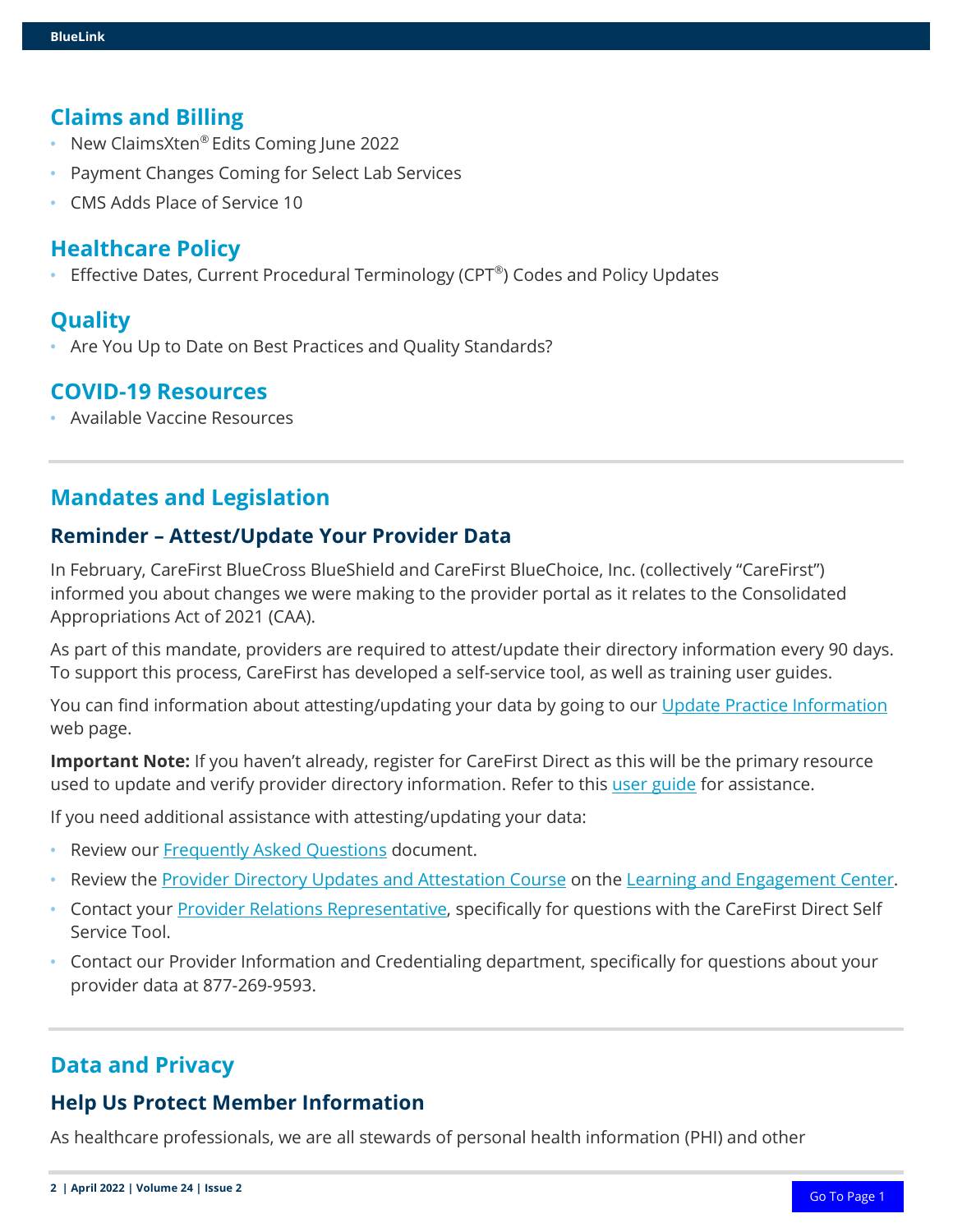confidential data in our jobs. In light of geopolitical tensions in Europe, the United States government has issued several advisories of heightened risk of cyberattacks. Healthcare organizations are often among the most targeted groups for attacks. Therefore, we want to call your attention to some best practices so we can work together to protect data and information technology in the communities we serve.

- **•** Know and follow your organization's security policies and procedures.
- **•** Work with your IT team to frequently update and run anti-virus software.
- **•** Create and update complex passwords; consider enabling multifactor authentication on devices where possible.
- **•** Be aware that cyber criminals sometimes send emails that can compromise your information systems. Be cautious about clicking embedded links or opening attachments from unknown senders. Do not forward suspicious emails to others.
- **•** Protect patient data by monitoring and updating who has access to the CareFirst Provider Portal and CareFirst Direct on behalf of your organization. (Refer to this *interactive course* on how to conduct User Access Reviews).
- **•** Each user must have their own user ID and password for the CareFirst Provider Portal. Do not share user IDs and passwords with coworkers.
- **•** When emailing with CareFirst representatives, always send PHI and other sensitive information to us securely.
- **•** Be sure to subscribe to our email notifications so you receive all updates in a timely manner. Communications will come from [newslettereditor@carefirst.com](mailto:newslettereditor@carefirst.com) or [customerinsights@carefirst.com.](mailto:customerinsights@carefirst.com)
- **•** Contact CareFirst's Help Desk at 877-526-8390 if you receive a potentially suspicious email from us.
- **•** Contact Provider Service if you are asked to provide member information from an unknown source. They can help validate the request.

Note: In compliance with federal requirements, we work with several vendors each year to collect medical records and verify practice data. Key vendors for these efforts include FIGmd/MRO, Change Healthcare, Cognisight, Carewise and Atlas. Practices are alerted to these efforts via letter and BlueLink articles. You can also reach out to your **Provider Relations Representative** if you have questions about any of these initiatives.

Refer to our [Provider Manual](https://provider.carefirst.com/providers/resources/provider-manual.page) for more information on CareFirst's policies and procedures. Thank you for taking steps to safeguard shared data and technology.

#### **Working Together to Improve Member Data and Documentation**

#### **Quality Audits**

#### **Overview**

As a health insurer, CareFirst is required to audit member's medical records. The volume of requests and the number of distinct audit efforts has grown in recent years due to increased federal regulation and our entrance into government markets. We recognize the burden these mandatory requests place on your practice and are working to minimize our requests by streamlining processes.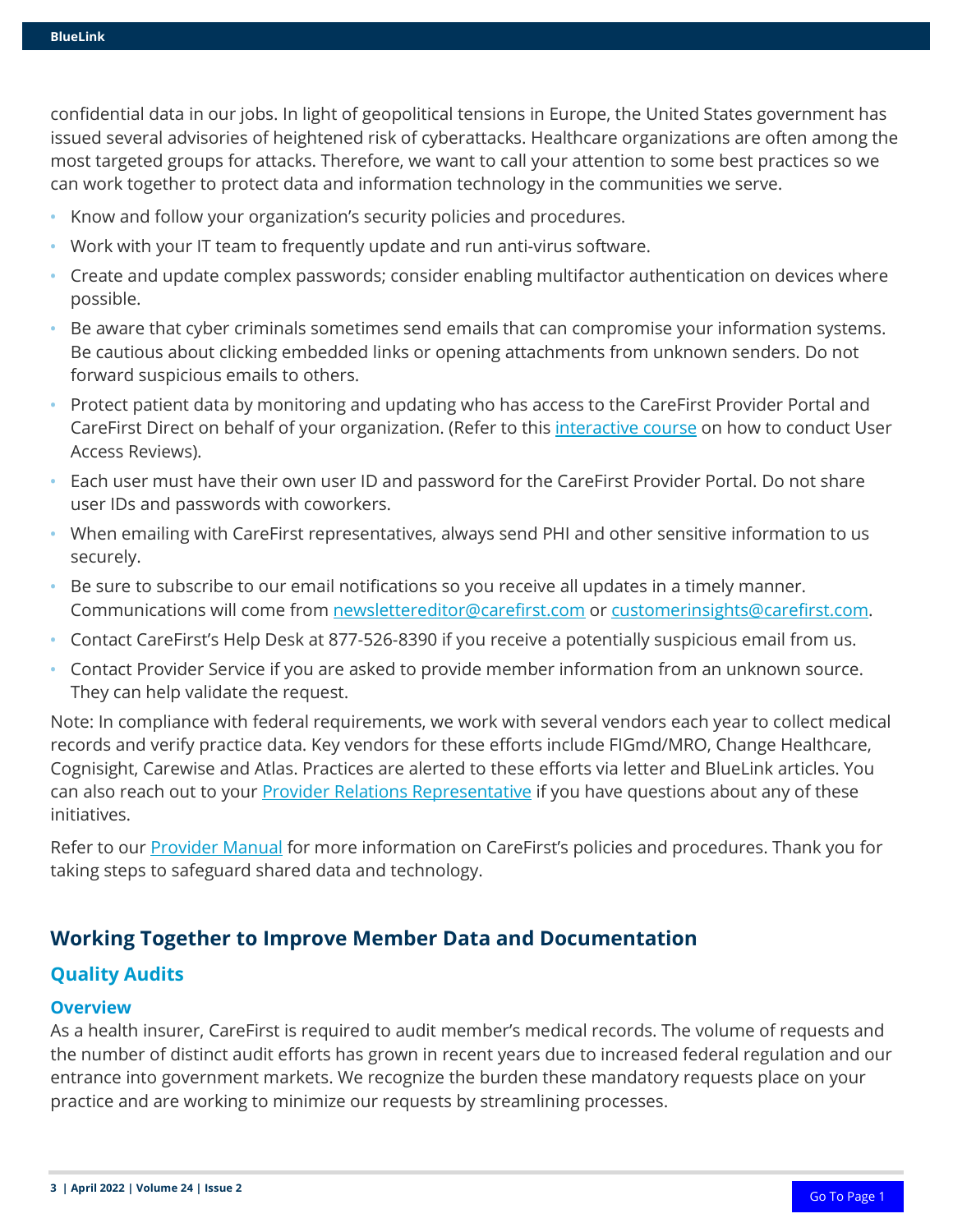#### **Benefits**

While record audits are a requirement, there are clear benefits to your engagement beyond simply remaining in compliance with your contract.

- **•** Members' data will be **more accurate in CareFirst systems**, which allows us to better coordinate their care and identify resources or programs they are entitled to as part of their plan design.
- **•** CareFirst can better report on and adjust for the complexity of our members. For those in value-based programs, this will translate into a **more accurate budget to care for your assigned population** and more actionable quality reporting from us to coordinate your patient's care.
- **•** There will be **fewer gaps in quality data** and scoring tools: PCMH Quality Scorecard, CAHPS, HEDIS, Provider Profile Scores and Risk Adjustment performance will all benefit. **Better quality scores** can increase provider incentives, attract members to your practice and improve CareFirst health plan performance. This is not only for providers in value-based arrangements; we calculate a Provider Profile Score for nearly every practice in our commercial networks each year!

#### **How we are addressing administrative burden/CareFirst's role**

In order to do our part, we are taking the following steps over the coming months:

- **• Publishing a calendar (coming soon)** of planned medical record audit efforts, vendors and timelines. The calendar will be updated and built out with more detail each quarter.
- **• Continuing to mail a letter** to your practice prior to each record collection effort. Letters will detail the specific purpose and how records will be used, clear points of contact for record submission, and where to go if you have questions or concerns. This will help you understand which efforts apply to your practice, as not all will.
- **•** To the extent possible, **coordinating escalated requests** through one single, trusted CareFirst point of contact once the request is elevated to us from the contracted vendor.
- **• Investing in electronic solutions**, specifically with FIGmd and are working to enroll value-based practices before making them more broadly available. Once fully operational, FIGmd will serve as the single digital source for CareFirst to retrieve medical records from practices without disruption to staff dealing with multiple vendors.
- **• Offering more transparent billing and quality guidance** online so that you can submit claims completely from the start, reducing the need for us to collect supplemental information.

#### **How to make this process easier/your role**

- **• Assign someone** within the office responsible for championing and responding to medical record requests.
- **•** Have the champion **review our calendar** (coming soon) of planned medical record request efforts, vendors and timelines.
- **•** Consider the calendar when planning staffing resources. You may want to **build in additional staff** for weeks with multiple record request initiatives.
- **• Provide remote electronic medical record access** to vendors and designated CareFirst associates to minimize administrative burden on your practice. If remote is not feasible, on-site access can be arranged. Refer to the details in the audit-specific letter you received to arrange.
- **• Respond to timely requests in a timely manner**, within one to two weeks. This will eliminate disruptive follow-up calls and requests.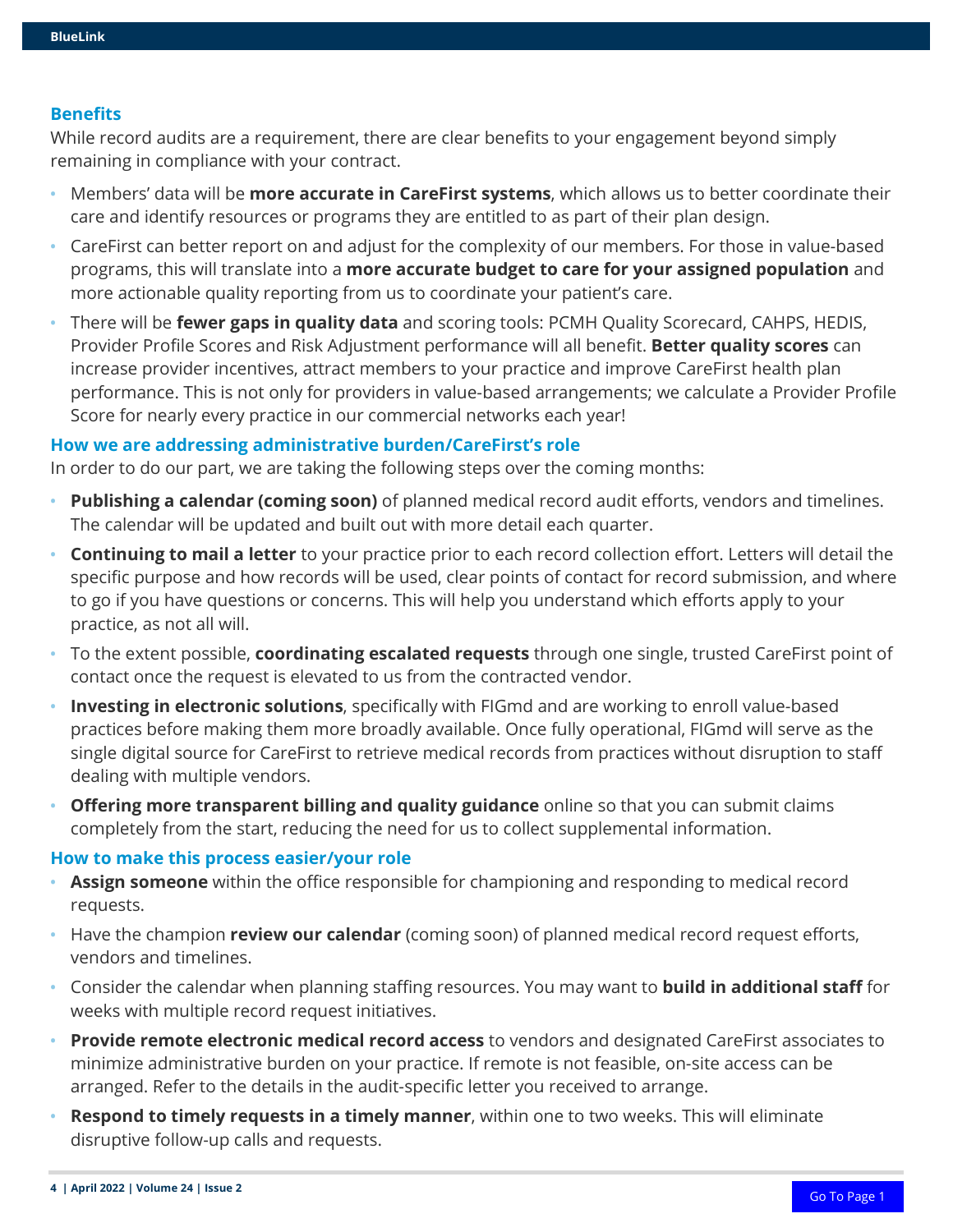- **• Ensure your practice's email address is up to date** with [BlueLink communications](http://www.carefirst.com/stayconnected) and [CareFirst](https://provider.carefirst.com/providers/pop-up/provider-contact-form.page)  [Contracting](https://provider.carefirst.com/providers/pop-up/provider-contact-form.page) to receive the latest news and updates on record collection efforts electronically.
- **• Review our recent email communication** (also listed above) with information security tips to help us protect member data.

Thank you for your engagement. By working together, we can improve quality of care in the communities we serve.

If you have questions, reach out to your [Practice Consultant or Provider Relations Representative.](http://www.carefirst.com/providerrep) We are committed to becoming a better business partner. Other ideas on how CareFirst can reduce the burden associated with record requests can be sent to **learning@carefirst.com**.

## **Care Management**

## **Opioids and Your Practice: New Resources Available**

If you help patients manage acute or chronic pain, you understand how important it is to balance pain management with potential side effects, like dependence or abuse. We're pleased to share new [Opioid](https://provider.carefirst.com/providers/care-management/opioid-support.page)  [Support](https://provider.carefirst.com/providers/care-management/opioid-support.page) resources on the provider portal to help you help your patients. These resources include information on CareFirst's holistic approach to combat the opioid epidemic, strategies for preventing misuse and abuse, treatment options and educational support and services. Additionally, in the Disease [Management](https://provider.carefirst.com/providers/care-management/disease-management.page) section, we have updated materials to reflect new Substance Use treatment facilities and locations.

# **Learning and Engagement**

#### **Check Out the Recent Changes to the Learning and Engagement Center**

In March, we notified you of changes coming to our Learning and Engagement Center. Here's what you will start to see throughout 2022:

- **•** Development of additional on-demand courses and live webinars focusing on topics such as behavioral health and cultural competency
- **•** Additional continuing education course offerings
- **•** Incorporation of a survey tool to help you more easily access the content you need
- **•** Specialized training based on provider type
- **•** Health insurance basics to assist those who may be new to topics like insurance types, cost-sharing, claims and products

#### **What's next?**

We want to ensure that our Learning and Engagement Center meetings your needs, which means we want to hear from you. Send an email to **learning@carefirst.com** with your ideas and suggestions of what you would like to see on the site. Check out the site at [carefirst.com/learning.](http://www.carefirst.com/learning)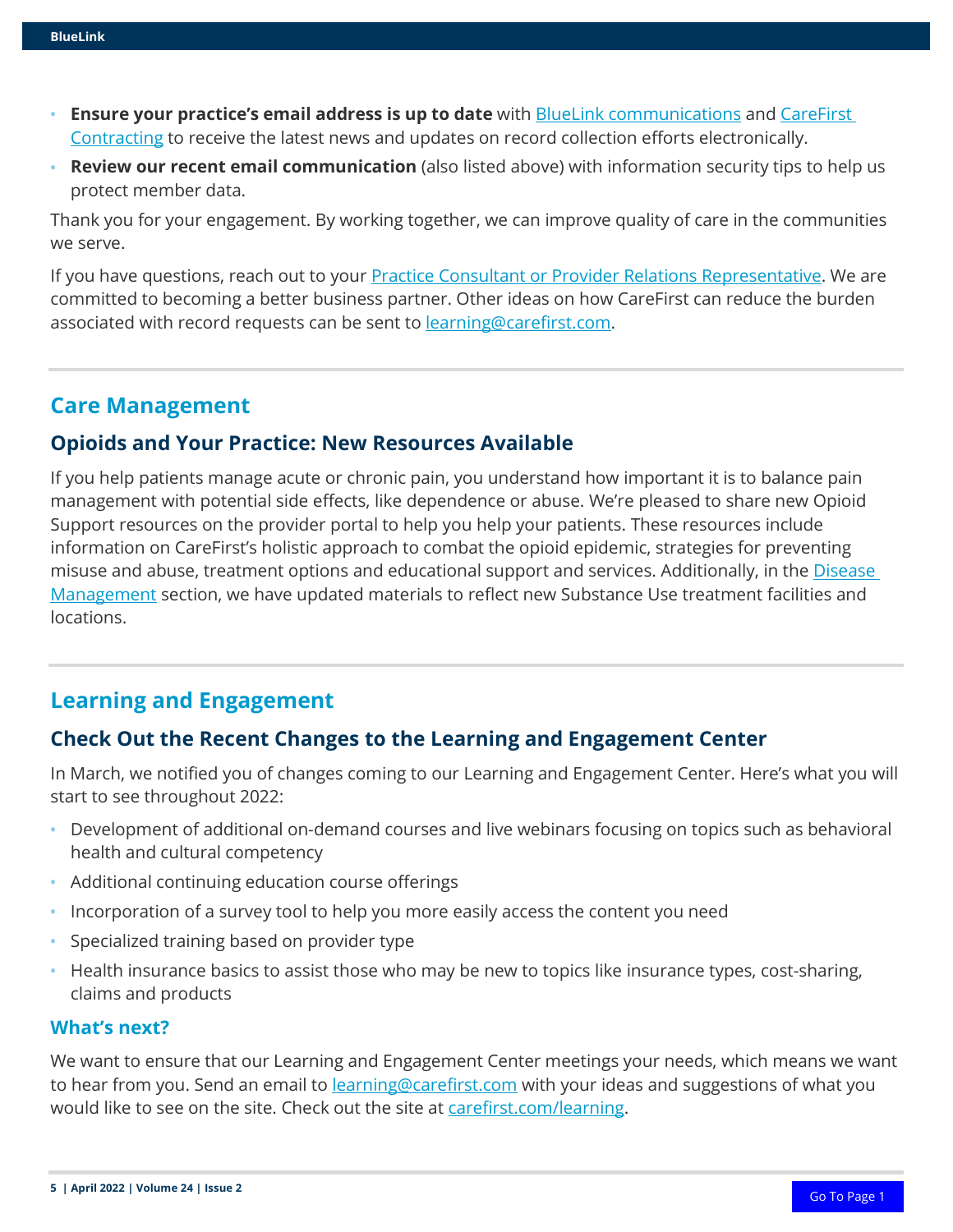## **BlueCard Resources and Training Available**

We are excited to announce that we have converted our semi-annual BlueCard 101 webinar into an ondemand training. This training, updated and refreshed for 2022, is available on CareFirst's [Learning and](http://www.carefirst.com/learning)  [Engagement Center](http://www.carefirst.com/learning).

[BlueCard 101](https://carefirst.az1.qualtrics.com/jfe/form/SV_5mqU9Or3gmdybPw) provides an in-depth overview of the BlueCard program, including:

- **•** The types of products supported
- **•** How to identify members
- **•** How to verify eligibility, submit claims and check claim status
- **•** How to obtain prior authorization and medical policy
- **•** The claims appeal and inquiry process
- **•** Who to contact for questions

In addition to BlueCard 101;

- There is a **BlueCard Claims Filing guide to assist when filing BlueCard claims. Both of these training** resources are available on-demand on our Learning and Engagement Center, 24/7.
- **•** We have also recently updated the messaging on our BlueCard Access Line 800-676-BLUE (2583) to help ensure you are reaching the appropriate place. The new updated messaging states, "*Please check the listed carrier on the patient's insurance card, does your patient have insurance through a BlueCross BlueShield carrier that is not CareFirst?"* Callers should answer 'yes' to this question if they are calling about BlueCard.

Be on the lookout for additional BlueCard training in late 2022 that will cover topics such as:

- **•** Contiguous Area claims filing
- **•** Submitting claims for DME, Independent Clinical Lab, Specialty Pharmacy, Air Ambulance, and **Telehealth**
- **•** Coordination of Benefits
- **•** Medicare Advantage claims

If you have a suggestion for additional training or resources you would like to see on the Learning and Engagement Center, please send us an email at **learning@carefirst.com**. We would love to hear from you!

#### **Review the Latest Changes to the CareFirst Provider Manual**

To keep you informed of changes and improvements, CareFirst has updated our [Medical Provider Manual.](https://provider.carefirst.com/carefirst-resources/provider/pdf/medical-provider-manual.pdf) Updates were made to the following chapters:

- **•** [Chapter 5](https://provider.carefirst.com/carefirst-resources/provider/pdf/provider-manual-chapter-5-claims-billing-and-payments.pdf)
	- **•** Updated hyperlinks to the Learning and Engagement Center
- **•** [Chapter 7](https://provider.carefirst.com/carefirst-resources/provider/pdf/provider-manual-chapter-7-care-management.pdf)
	- **•** Information about PrEP Medication and Ancillary Services Billing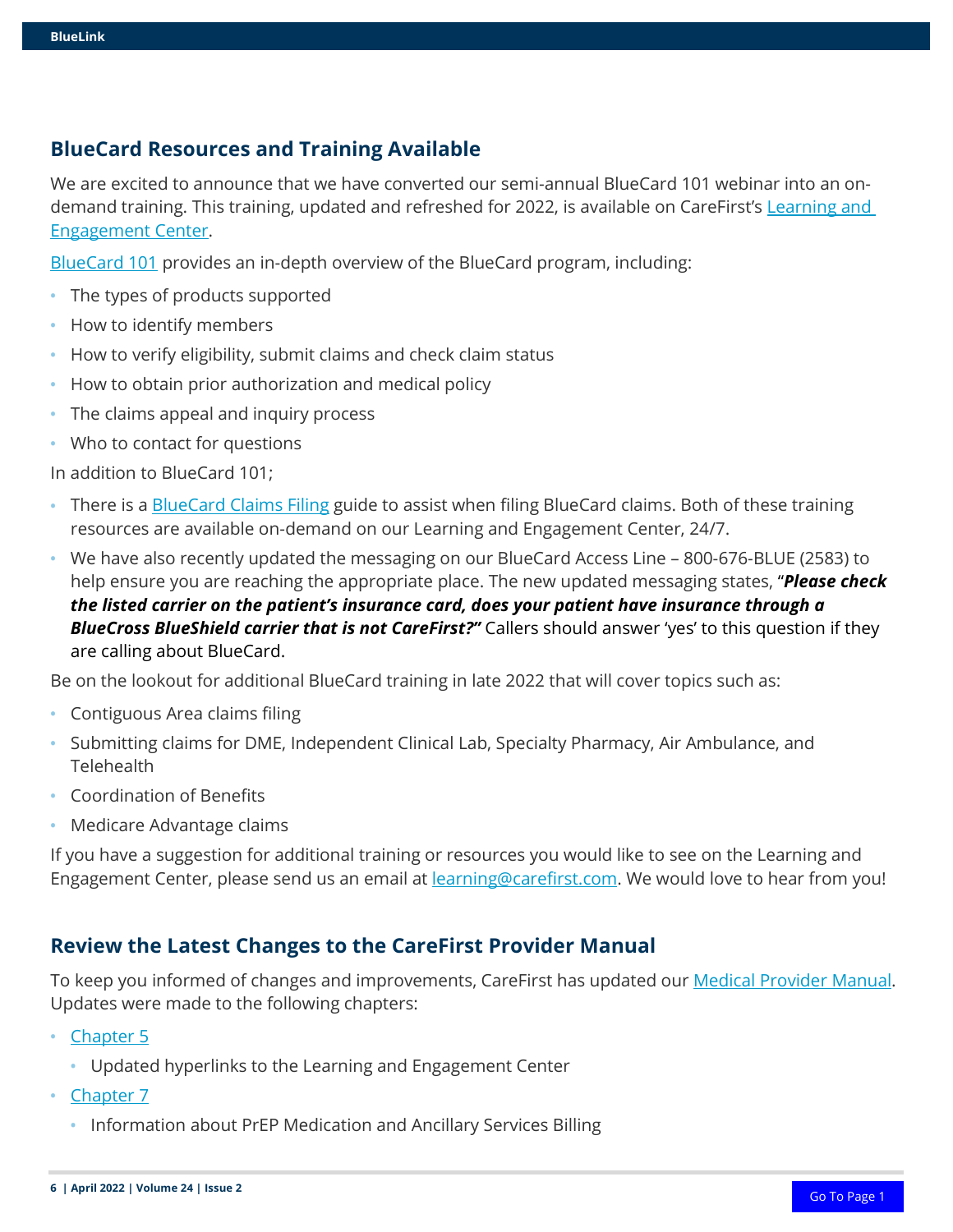- **•** Updated hyperlinks to the Learning and Engagement Center
- **•** [Chapter 9](https://provider.carefirst.com/carefirst-resources/provider/pdf/provider-manual-chapter-9-policies-procedures.pdf) 
	- **•** Adding Place of Service Code 10 to the [Place of Service Code Assignments PDF](https://provider.carefirst.com/carefirst-resources/provider/pdf/professional-provider-manual-service-code-assignments-cut9402.pdf)
	- **•** Clarifying which ClaimsXten® edits apply to professional providers or facilities

## **Internet Explorer No Longer Supported on CareFirst Applications**

Recently, Microsoft announced that it will stop supporting the Microsoft 365 platform on Internet Explorer. This means that certain functionality will not work in Internet Explorer when you view our on-demand training modules, or when you access CareFirst Direct.

Going forward, please use another browser that supports Microsoft when working with CareFirst, such as Microsoft Edge or Google Chrome.

# **Prior Authorization**

#### **Genetic Testing Requires Prior Authorization**

Effective February 1, 2019, providers were notified that, together with AIM Specialty Health® (AIM), prior authorizations were needed for genetic testing.

As part of this process, ordering providers and/or their staff need to obtain a prior authorization for molecular genetic testing up to 90 days prior to performing the test or no more than two days after the test is performed.

As a reminder, this requirement applies to the following genetic tests:

- **•** Hereditary Cancer Testing
- **•** Hereditary Cardiac Testing
- **•** Neurogenetic and Neuromuscular Testing
- **•** Prenatal Testing
- **•** Rare Disease Testing
- **•** Reproductive Carrier Screening
- **•** Susceptibility Testing for Common Disease
- **•** Tumor Markers categorized as genetic tests
- **•** Pharmacogenomics and Thrombophilia Testing
- **•** Whole Genome Sequencing

This process continues to help our members, your patients, receive evidence-based genetic test(s) while helping providers select the appropriate test. Additionally, the process is intended to lower the cost of genetic testing, while helping to ensure members receive all appropriate testing and to help you deliver appropriate care.

To request a prior authorization for genetic tests, log on to the CareFirst Provider Portal and navigate to the Prior Auth/Notifications tab.

For additional help submitting prior authorizations through AIM, refer to the soon to be released Genetic Testing Prior Authorizations on-demand course and [frequently asked questions.](https://media.campaigner.com/media/57/573995/All-BlueLink/BlueLink2022/April/PRD1102_AIM_Specialty_Health_FAQs_3.23.22.pdf)

## **Attended Sleep Studies Require Prior Authorization**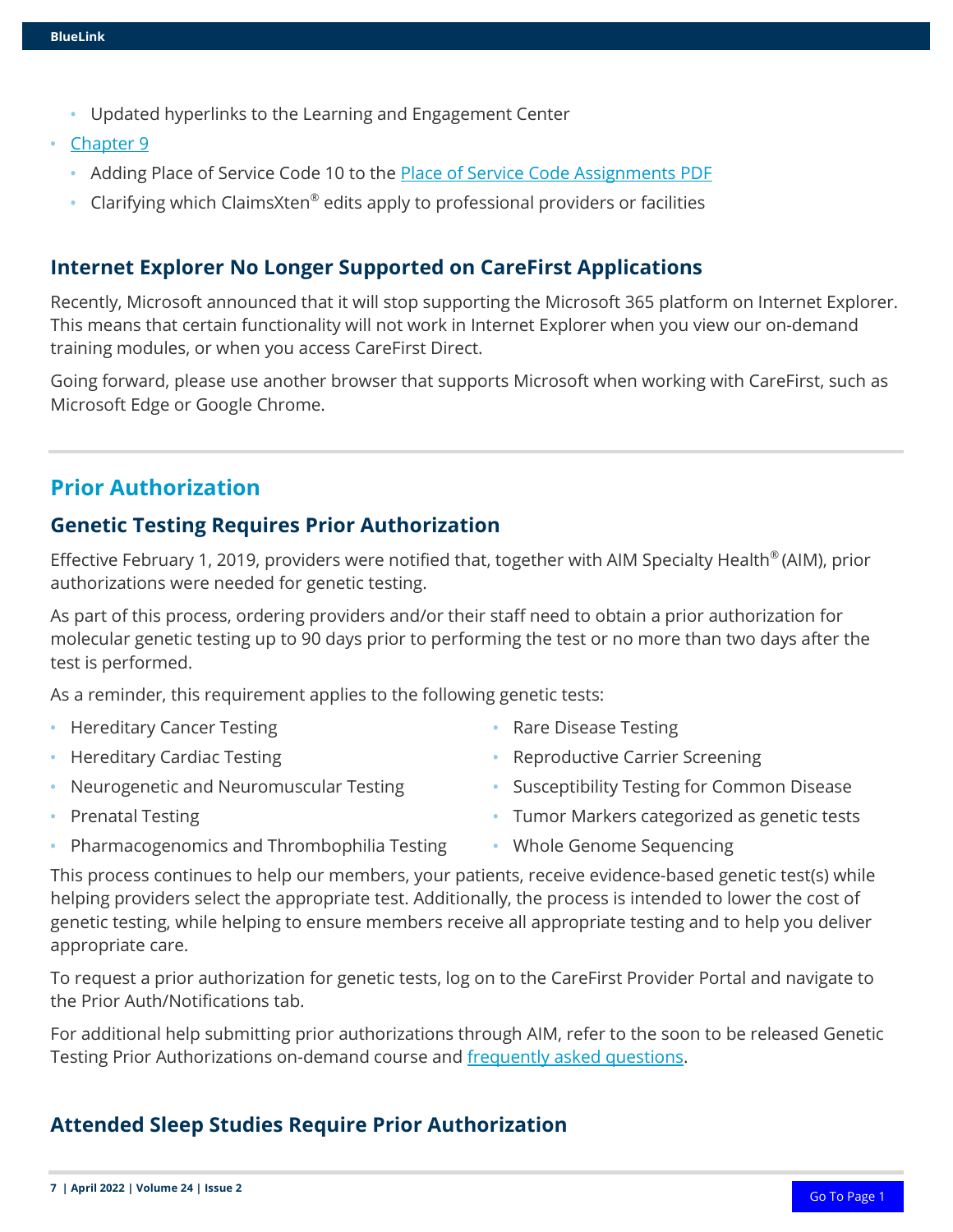In 2016, CareFirst introduced a sleep management program to promote the most clinically appropriate setting for sleep studies for our members, your patients. Unattended sleep studies have a number of benefits for patients including:

- **•** Completing the test from comfort and convenience of their own bed
- **•** Likelihood of sleeping more and/or providing more data since they are sleeping in a familiar environment
- **•** A cost-effective option, eliminating the need for an overnight hospital or sleep lab stay

While there are situations where an attended sleep study could be considered a medical necessity for your patients, we remind you that all attended sleep study requests need to be submitted for prior authorization. You can access our medical policy [here](https://provider.carefirst.com/providers/medical/medical-policy.page?) to review additional information (Sleep Disorders Policy 2.01.018). Reimbursement is not provided for attended sleep studies unless a prior authorization has been obtained, and your patients cannot be balanced billed for unauthorized sleep studies.

All unattended sleep studies do not require prior authorization.

#### **Where do I go to submit a prior authorization?**

- **•** Log in at [www.carefirst.com/providerlogin](http://www.carefirst.com/providerlogin) and click the Prior Authorization/Notifications tab to begin your request.
- **•** For on-demand resources on how to access and utilize CareFirst's Prior Authorization/Notification system, click [here](https://www.carefirst.com/providereducation/course-by-topic/course-by-topic.html) or visit [carefirst.com/learning](http://www.carefirst.com/learning) and click on Authorizations in our Featured Courses.

**Note:** Medicare Primary, MD Medicaid and DSNP are out-of-scope for this requirement.

#### **Medical Prior Authorization Helpful Hints**

To assist in ensuring the prior authorizations you are entering for your patients are reviewed and decisioned timely and accurately, we wanted to share a few reminders:

- **• Select the Medical Product**: When entering your authorizations, you will notice for members who have drug, vision, and/or dental benefits with CareFirst, those products will appear as you scroll through the eligibility section of the prior auth/notifications system in addition to their medical benefit.
	- **•** You will want to ensure you are selecting the 'Medical' product for your authorizations (see the example below). Selecting a product other than 'Medical' will result in your submission being cancelled and you will need to submit a new authorization.
	- **•** Selecting a product other than 'Medical' in error could also impact the diagnosis and procedure codes that display. If you notice you cannot find a specific code you need, it could be because you did not select the 'Medical' product.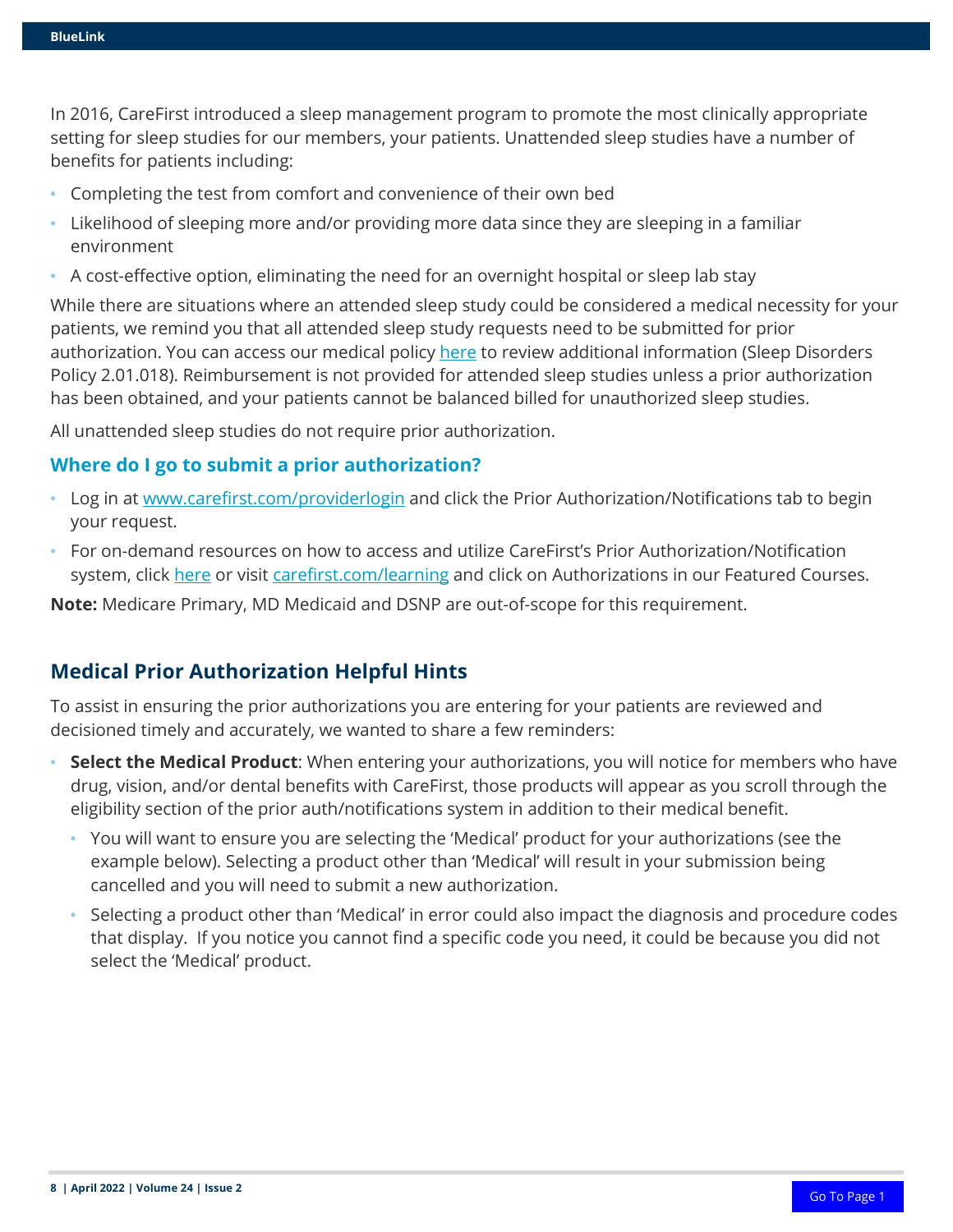| Eligibility                            |                                         | <b>Active</b><br>Inactive         |
|----------------------------------------|-----------------------------------------|-----------------------------------|
| Line Of Business COMMERCIAL            | <b>Status Active</b>                    |                                   |
| Code COMM                              | Start Date 6/1/2021 End Date 12/31/2099 |                                   |
| Privileged Access <b>GENERAL</b>       | Funding Type NONRISK                    | Account                           |
| Code NONE                              | Code N                                  | Code 000000001002962              |
| Legal Entity CAREFIRST OF MARYLAND INC | Jurisdiction Maryland                   | Product MEDICAL                   |
| Code 03                                | Code M                                  | Code 05                           |
| Network PREFERRED PROVIDER NETWORK     |                                         |                                   |
| Code 041                               |                                         |                                   |
| <b>Additional Details</b>              |                                         |                                   |
| <b>BH Benefit YES</b>                  | Eligibility ID                          | <b>Eligibility Reference Code</b> |
| Eligibility Source System MDN          | Eligibility Source System ID            | GroupID                           |
| Medicare Primary NO                    | Member Card ID                          | Member Card with Prefix           |
| Product Category PPO                   | Product Line Code 05                    | Product Line Description PPO      |
| Product Name Code 180                  | Product Name Description EPO PPO        |                                   |

- **Select the Appropriate Auth Priority:** Selecting an inappropriate auth priority for your patient could result in your submission being cancelled and require you to submit a new authorization. To help avoid this, here is some guidance regarding the options you have under 'Auth Priority':
	- **•** Non-Urgent Pre-Service Decision: This is the most used option and is for routine pre-service requests.
	- **•** Urgent Pre-Service Decision: This should ONLY be used when the request made is supported by a physician, prescribing physician or other prescriber who indicates applying the standard timeframe could seriously jeopardize the life or health of the member or the member's ability regain maximum function.
	- **•** Concurrent Review: This should be used for a continued stay review while the patient is still hospitalized.
- **• Inpatient Auto-Approval Rules on Initial Request:** Following the rules outlined below for your initial patient admissions will trigger auto-approvals for your requests. Any days added to your request above what is detailed below will cause your case to be placed in pending status ultimately delaying a decision. Additional days can be added through the concurrent review process.
	- **•** *Note: Maryland hospitals are considered Per Diem*
	- **•** ER Per Diem: Up to 3 calendar days
	- **•** ER DRG: Up to 10 calendar days
	- **•** Inpatient Behavioral Health: Up to 5 calendar days
	- **•** Behavioral Health/Substance Use Residential Treatment Center: Up to 30 days

In addition to these reminders, we want to make sure you are aware that CareFirst claims processing areas have controls and measures in place for reviewing claims submitted that require prior authorization. In the unlikely event that you receive a denial for lack of prior authorization in error, please contact Provider Services at 800-842-5975 or 202-479-6560.

For additional resources and training, please access our [Frequently Asked](https://www.carefirst.com/learning/attachments/entering-authorizations-via-the-altruista-health-system.pdf) Questions as well as our Prior Authorizations/Notifications on-demand training [here.](https://www.carefirst.com/learning/course-by-topic/course-by-topic.html)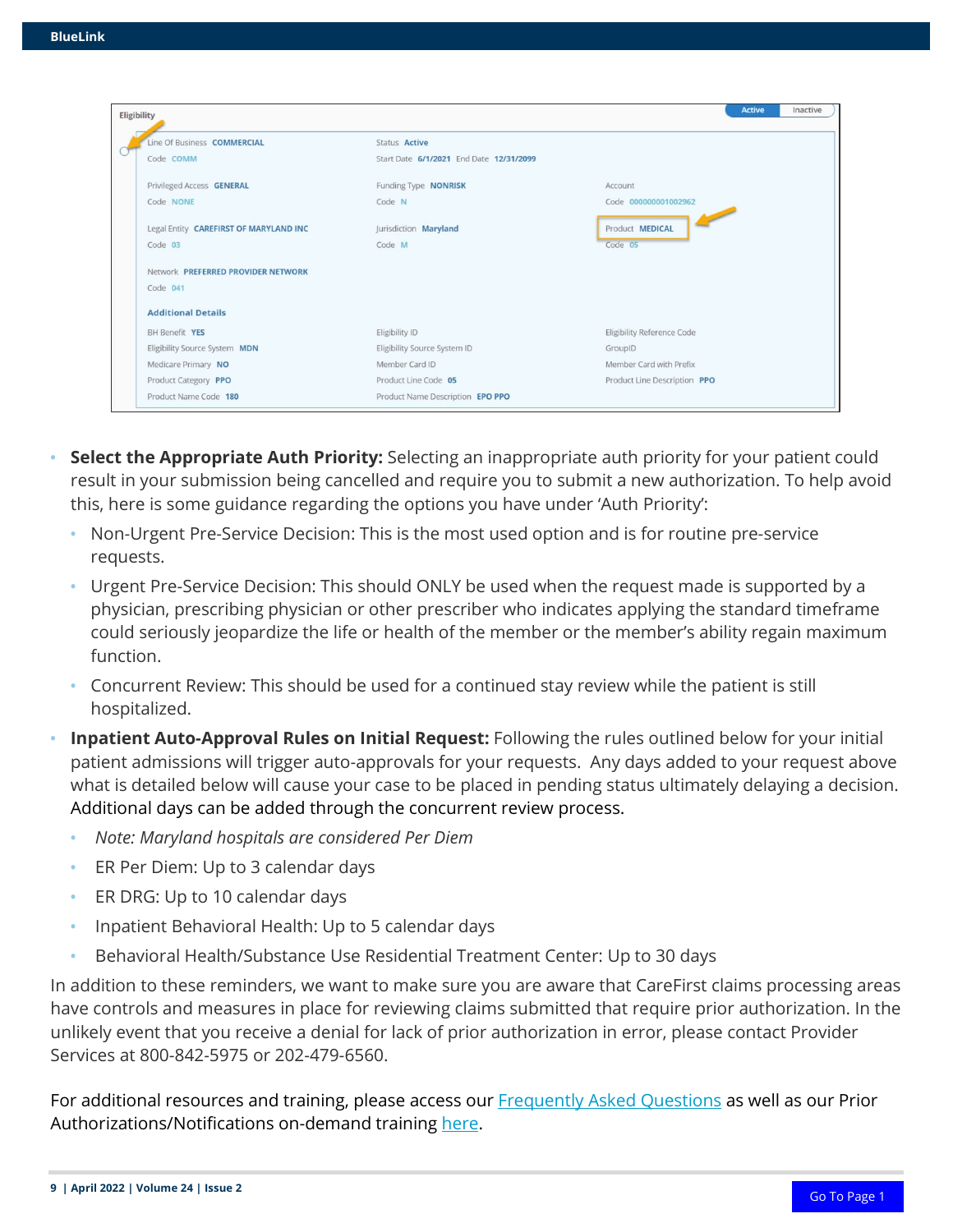# **Medications Added to Prior Authorization and Site of Care Management Lists – Effective June 1, 2022**

Effective June 1, 2022, the medications below will be added to the list of drugs subject to prior authorization and site of care management to better manage rising specialty drug costs. These medications are covered under the medical benefit and are administered in the outpatient hospital, home or office settings.

The [Specialty Drug List](https://member.carefirst.com/carefirst-resources/pdf/specialty-pharmacy-drug-list-sum2654-2022.pdf) includes all medications covered under the medical benefit subject to prior authorization and/or site of care management. This list is updated monthly.

#### **Why the change?**

CareFirst is continually working with healthcare delivery partners to optimize utilization management strategies to increase efficiencies and control costs while ensuring members receive affordable, quality care. Prior authorization helps balance access with appropriate and safe utilization of these high-cost medications.

Through prior authorization, site of care criteria is applied for selected medications as an opportunity to help reduce overall healthcare costs and member's out of pocket costs without compromising quality of care. The outpatient hospital setting is generally recognized as one of the most expensive options for specialty infusions with costs up to three times higher compared to non-hospital settings. Certain infused therapies can be safely and effectively administered in alternate, less costly settings, such as the home or a provider's office.

#### **Prior authorization additions**

Prior authorization approvals may be subject to dosing limits in accordance with FDA-approved labeling, accepted compendia, and/or evidence-based practice guidelines. Failure to obtain prior authorization for these medications may result in the denial of the claim payment.

| <b>Drug Name</b>                                                             | <b>Drug Class</b> |
|------------------------------------------------------------------------------|-------------------|
| Cortrophin                                                                   | Seizure disorders |
| desmopressin                                                                 | Hemophilia        |
| <b>Mozobil</b>                                                               | Hematopoietics    |
| <b>Ryplazim</b>                                                              | Enzyme deficiency |
| Jelmyto<br><b>Mylotarg</b><br><b>Temozolomide (Temodar)</b><br><b>Tivdak</b> | Oncology          |

#### **Site of care management additions**

Coverage for these medications at an outpatient hospital setting are approved only if medical necessity criteria are met at the time of prior authorization. If medical necessity is not met, members will have the opportunity to receive their infusion at a more cost-effective and convenient alternate site including their home, an ambulatory infusion center or a physician's office.

New to the site of care program for June 1 is the addition of oncology medications. The goal is to support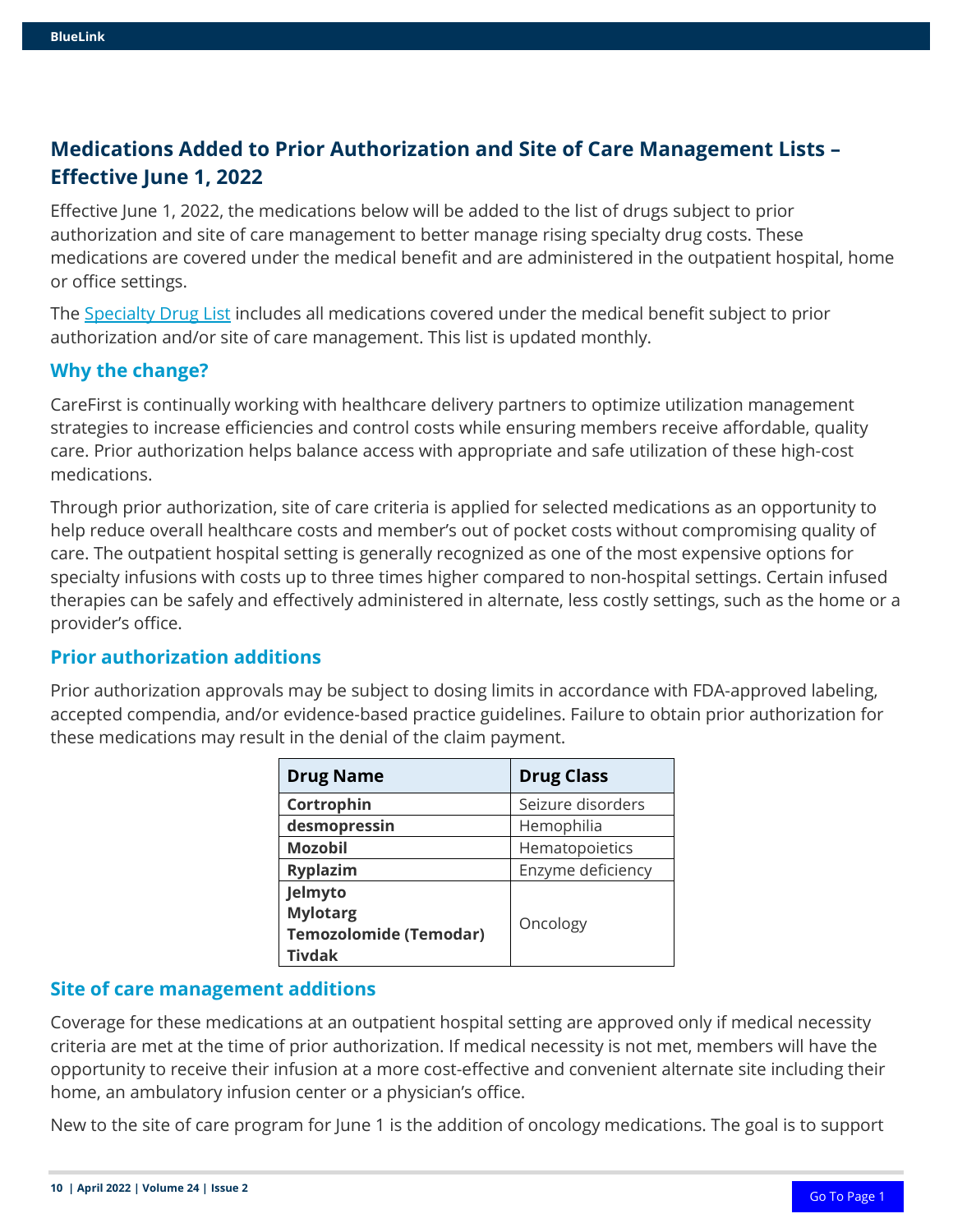members' treatment plans and minimize disruption while steering them to a lower-cost infusion setting when appropriate. Members will only be identified for redirection after their first six months of therapy is completed. We understand the importance of continuity of care, so we will not require members to change oncologists.

| <b>Drug Name</b>                                                                                             | <b>Drug Class</b>  |
|--------------------------------------------------------------------------------------------------------------|--------------------|
| <b>Bavencio</b><br>Imfinzi<br>Jemperli<br>Keytruda<br>Libtayo<br><b>Opdivo</b><br><b>Tecentrig</b><br>Yervoy | Oncology*          |
| <b>Krystexxa</b>                                                                                             | Gout               |
| Lemtrada<br><b>Tysabri</b>                                                                                   | Multiple Sclerosis |

\*Site of care management will not apply to members with pharmacy and medical benefits through CareFirst when requests are submitted electronically.

#### **How to request prior authorization**

Providers may submit a medication prior authorization online by logging in to the Provider Portal at [www.carefirst.com/providerlogin,](http://www.carefirst.com/providerlogin) navigating to the Pre-Auth/Notifications tab and clicking 'Start Now' under the Pharmacy section. Click [here](https://carefirst.az1.qualtrics.com/jfe/form/SV_eWDjHf0lz7ovdgG) to access the Medications Authorizations course for step-by-step instructions.

As a reminder, the following specialties/scenarios are out-of-scope and do not require prior authorization for medications covered under the medical benefit:

- **•** Ambulatory Surgery Centers
- **•** Birthing Centers
- **•** Dialysis
- **•** Emergency Room
- **•** Home Health Agencies
- **•** Hospice
- **•** Lithotripsy
- **•** Inpatient Hospital Stay
- **•** Mental Health Facilities & Halfway Houses
- **•** Outpatient Department during Surgery
- **•** Patients in Observation
- **•** Skilled Nursing Facilities

# **Clinical Corner**

## **E-Cigarettes and Periodontal Disease – Cheryl Lerner, D.M.D.**

Despite popular opinion that e-cigarettes are a safer alternative to regular cigarettes, recent studies show that patients who use e-cigarettes increase their risk of severe periodontal disease. According to the Mayo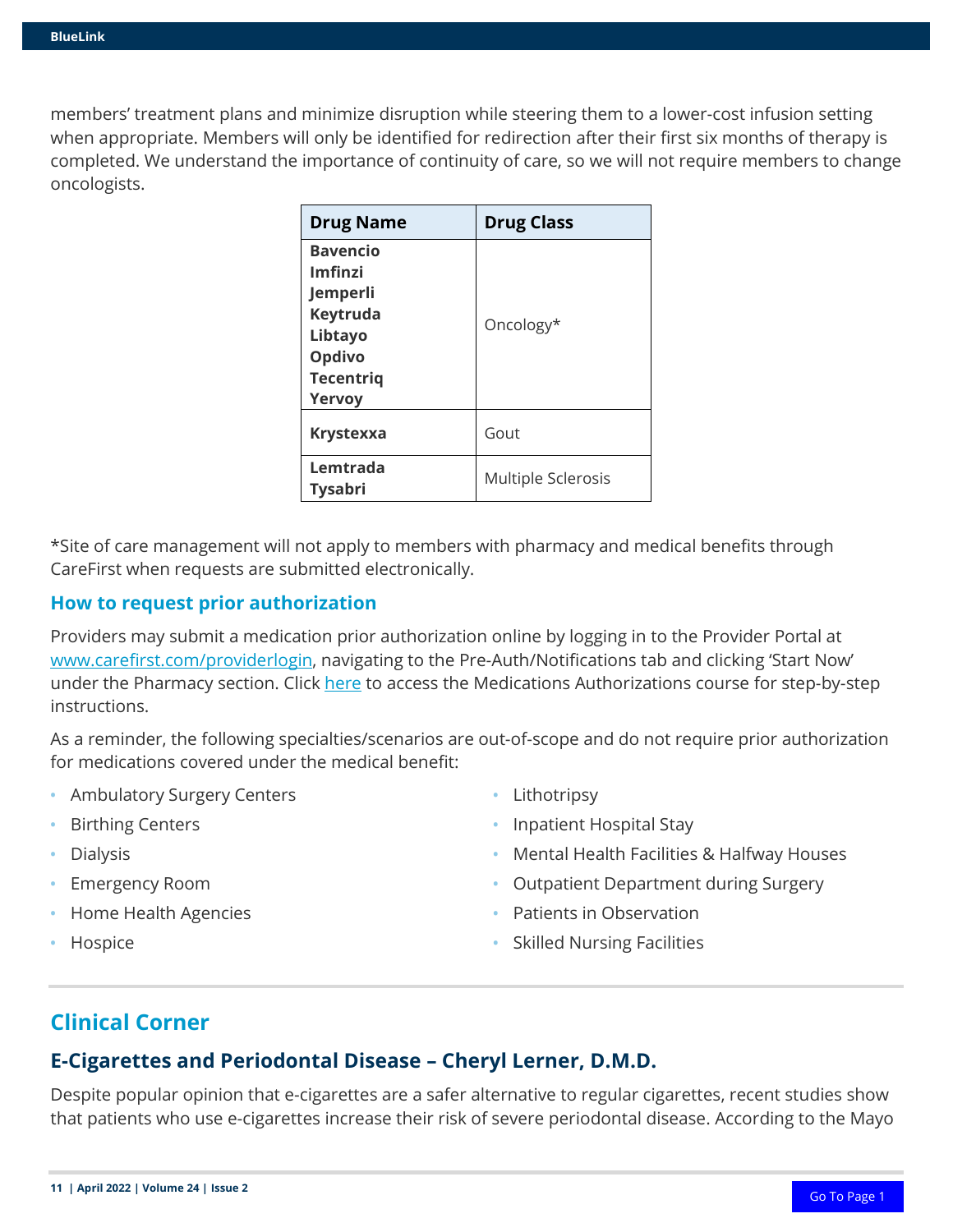Clinic, "Periodontal disease can lead to tooth loss and has some clinical associations with other systemic chronic diseases, such as cardiovascular disease, diabetes and other inflammatory and auto-immune diseases."[1](#page-11-0) Oral health is important to the overall health and wellness of your patients, our members. The next time your patients come in for an appointment, remind them of the risks that e-cigarettes have on their oral health along with their physical health.

## **Diabetic Retinopathy – Kevin Schendel, M.D.**

Recommended annually for patients with diabetes, the diabetic eye exam looks for diabetic retinopathy and has been a quality measure on the CareFirst PCMH quality scorecard for three years and remains so in 2022. Diabetic retinopathy is a condition that weakens the blood vessels in the retina in the back of the eye. "Diabetic retinopathy has remained the most frequent cause of new cases of blindness in adults aged 20-74. In the first two decades of having diabetes, nearly all patients with type 1 diabetes (juvenile onset diabetes) and > 60% of patients with type 2 diabetes will develop retinopathy. The Wisconsin Epidemiological Study of Diabetic Retinopathy showed that 3.6% of type 1 diabetics and 1.6% of type 2 diabetics were legally blind."<sup>[2](#page-11-1)</sup>

Diabetic retinopathy is classified as two types, starting as the non-proliferative type and progressing to proliferative retinopathy. In the early disease stage, also known as non-proliferative retinopathy, the blood vessels leak in the retina. Eventually, these leaky blood vessels close, causing ischemia or poor blood flow. As the disease progresses the abnormal blood vessels grow, known as proliferative retinopathy, which can result in severe vision loss.<sup>[3](#page-11-2)</sup>

The risk factors for diabetic retinopathy include the duration of having diabetes, poor blood sugar control, high blood pressure and high cholesterol levels. Thus, the cornerstone of treatment is good hypertension and cholesterol control, along with good preventative care: the annual diabetic eye exam. Once a patient has diabetic retinopathy, intravitreal eye injections, laser treatments and surgery are the most common treatments.<sup>[4](#page-11-3)</sup>

Unfortunately, diabetic retinopathy has few visual symptoms until vision loss develops, which only reinforces the importance of the annual eye exam. Patients with type 1 and 2 diabetes should have a dilated and comprehensive eye exam annually. CareFirst supports the importance of this vision-saving screening exam.

<span id="page-11-0"></span><sup>1</sup> "Oral health: A window to your overall health." Mayo Clinic, https://www.mayoclinic.org/healthy-lifestyle/adulthealth/in-depth/dental/art-20047475

<span id="page-11-1"></span> $2$  Retinopathy in diabetics, Diabetes care. 2004;27(supplement1) pages 84-87

<span id="page-11-2"></span><sup>&</sup>lt;sup>3</sup> "Diabetic retinopathy" Mayo Clinic, https://www.mayoclinic.org/diseases-conditions/diabetic-retinopathy/symptomscauses/syc-20371611

<span id="page-11-3"></span><sup>4</sup> "Diabetic Retinopathy: What You Should Know," National Institutes of Health,

https://www.nei.nih.gov/sites/default/files/health-pdfs/diabeticretino.pdf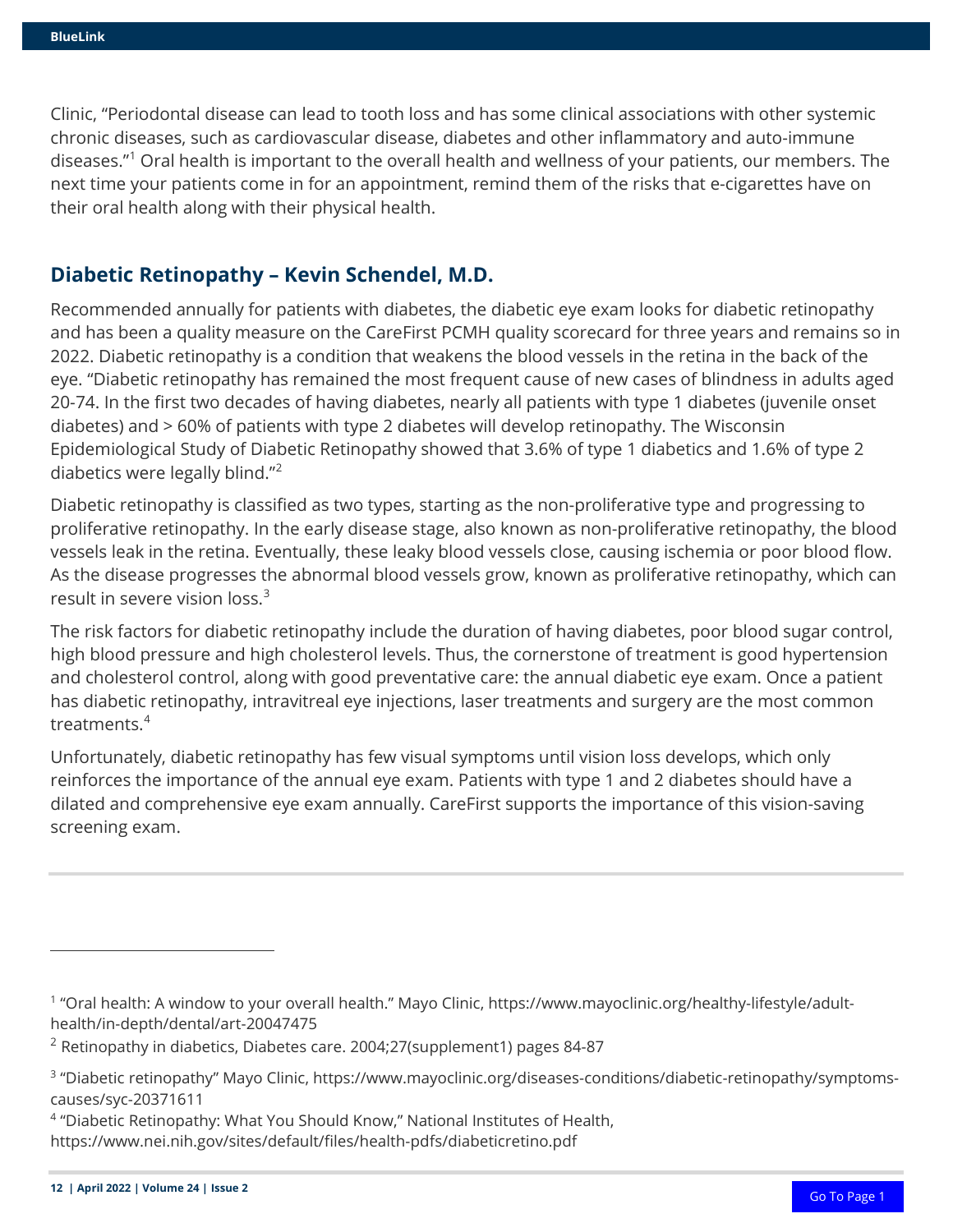## **Claims and Billing**

## **New ClaimsXten® Edits Coming June 2022**

CareFirst is committed to making healthcare more affordable for the communities we service. We have a fiduciary duty to our members to ensure their resources are used wisely.

Consistent with that aim, in 2019, CareFirst notified providers about implementing National Correct Coding Initiative (NCCI) guidelines to promote national coding methodologies and reduce paid claim errors from improper coding and inappropriate payments. At that time, we implemented claim edits for facilities across all jurisdictions.

Starting June 2022, CareFirst will be implementing the NCCI edits prospectively rather than retrospectively. This means that the edits will be applied in our claim systems rather than through retrospective postpayment claim audits.

**Note:** Impacted providers may still be contacted by one of our third-party vendors regarding additional claim edits not listed below.

#### **What Does This Mean for You?**

In recent satisfaction surveys, we heard you want more transparent billing guidance and upfront feedback on claims. Responsive to the feedback, implementing the NCCI edits prospectively means you are less likely to be surprised by post-payment audits and retractions.

Effective in June, you may notice rejection/remark codes after you submit your claim for the following claim edits:

- **•** Add-on Codes Without Base
- **•** Medically Unlikely Edits (MUE)
- **•** Procedure to Procedure
- **•** Duplicate Claim Lines

Impacted providers may receive a letter from CareFirst explaining these changes, with rejection/remark code descriptions for NASCO, Facets and Federal Employee Claim (FEP) claim systems. **Note:** FEP descriptions differ from NASCO and Facets.

You can find descriptions of these edits in the ClaimsXten section in [Chapter 9](https://provider.carefirst.com/carefirst-resources/provider/pdf/provider-manual-chapter-9-policies-procedures.pdf) of the provider manual at [carefirst.com/providermanual.](http://www.carefirst.com/providermanual)

For claims or member-specific questions or rejections, contact Provider Service at the number listed on the back of the member's identification card. If you have more general questions about these changes, reach out to your **Provider Relations Representative**. Thank you for your continued partnership. We appreciate all that you do to serve our members.

### **Payment Changes Coming for Select Lab Services**

In an effort to be transparent about decisions that could impact your practice, we wanted to make you aware of a change to our payments for select lab services. Effective July 1, 2022, CareFirst will be adjusting the rates for services where the appropriate geographic differentials were not being applied correctly.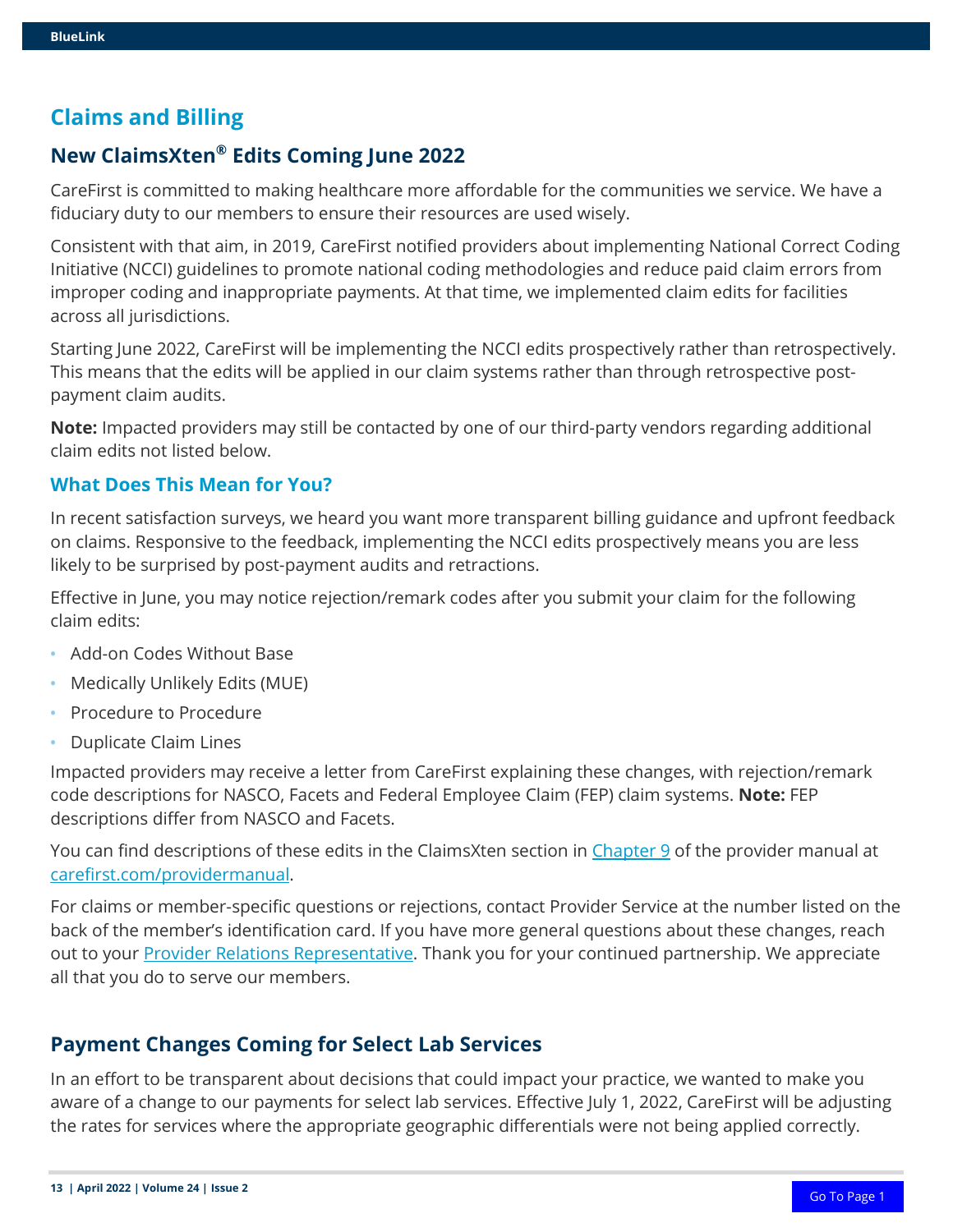Impact will be minimal and is limited to a subset of Laboratory and Pathology services for providers with primary locations within our Baltimore Metro and Rural regions. Our analysis shows that impacted most groups will have an impact no greater than +/- .05%. Those with any greater impact will be notified. Changes will be made prospectively only –no recoupments will occur from prior payments.

## **CMS Adds Place of Service 10**

The Centers for Medicare and Medicaid Services (CMS) recently added Place of Service (POS) 10, Telehealth Provided in Patient's Home, to their [Place of Service Code Set.](https://www.cms.gov/Medicare/Coding/place-of-service-codes/Place_of_Service_Code_Set) The patient is located in their home or private residence when receiving health services or health related services through telecommunication technology. This location is different than a hospital or facility.

CareFirst will accept both POS 10 and 02 for telehealth services conducted in a member's home. You may continue to bill using 02 or you may use 10.

## **Healthcare Policy**

## **Effective Dates, Current Procedural Terminology (CPT®) Codes and Policy Updates**

Our Healthcare Policy department continuously reviews medical policies and operating procedures as new, evidence-based information becomes available regarding advances on new or emerging technologies, as well as current technologies, procedures and services.

The table below is designed to provide updates on changes to existing or new local policies and procedures during our review process. Each local policy or procedure listed includes a brief description of its status, select reporting instructions and effective dates. Policies from non-local accounts, such as NASCO and Federal Employee Program (FEP), may differ from our local determinations. Please verify member eligibility and benefits prior to rendering service through CareFirst on Call (*Professional* and [Institutional\)](https://provider.carefirst.com/carefirst-resources/provider/pdf/carefirst-on-call-reference-card-institutional-pcm1035.pdf) or [CareFirst Direct.](http://www.carefirst.com/carefirstdirect)

| <b>Medical Policy and/or</b><br><b>Procedure</b>               | <b>Actions, Comments and Reporting Guidelines</b>                                                                                                                                                                                                                                               | <b>Policy Status</b><br>and Effective<br><b>Date</b>        |
|----------------------------------------------------------------|-------------------------------------------------------------------------------------------------------------------------------------------------------------------------------------------------------------------------------------------------------------------------------------------------|-------------------------------------------------------------|
| 1.01.016A - Coverage for<br>Hearing Aids (Maryland<br>Mandate) | Updated Description section. Updated Policy section.<br>Updated Benefit Applications section. Report service<br>using appropriate category I CPT and HCPCS code.<br>Updated Cross References to Related Policies and<br>Procedures section. Updated References. Refer to<br>policy for details. | Periodic review<br>and update.<br><b>Effective 03/01/22</b> |

**Note:** The effective dates for the policies listed below represent claims with date of service processed on and after that date.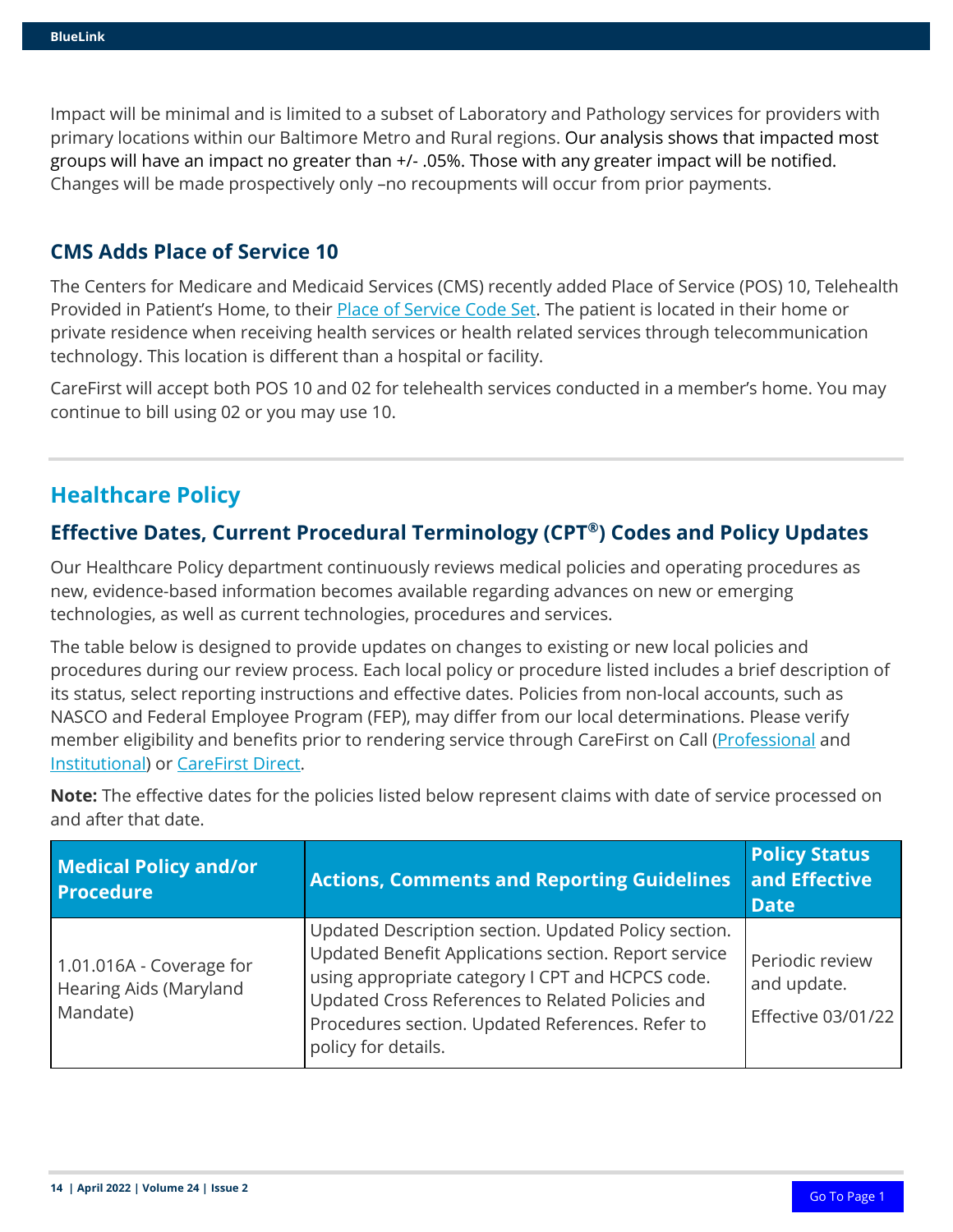| 1.02.024A - Over-the-Counter<br>Miscellaneous Supplies and<br>Equipment                             | Updated Description section. Updated Policy section.<br>Updated Benefit Applications section. Report service<br>using appropriate category I CPT and HCPCS code.<br>Updated Cross References to Related Policies and<br>Procedures section. Refer to policy for details. | Periodic review<br>and update.<br><b>Effective 03/01/22</b> |
|-----------------------------------------------------------------------------------------------------|--------------------------------------------------------------------------------------------------------------------------------------------------------------------------------------------------------------------------------------------------------------------------|-------------------------------------------------------------|
| 2.01.064 - Corneal Cross<br>Linking for Treatment of<br>Keratoconus and Corneal<br>Ectasia          | Updated Policy section. Updated Policy Guidelines<br>section. Report service using appropriate category I<br>CPT code. Refer to policy for details.                                                                                                                      | Periodic review<br>and update.<br><b>Effective 03/01/22</b> |
| 2.01.072A - Telemedicine<br>(Unified Communications)                                                | Updated Policy section. Updated Benefit Application<br>section. Report service using appropriate category I<br>CPT and HCPCS code. Updated References. Refer to<br>policy for details.                                                                                   | Periodic review<br>and update.<br><b>Effective 03/01/22</b> |
| 2.01.073 - Autologous Stem<br>Cell Therapy for Peripheral<br><b>Artery Disease</b>                  | Under Policy Guidelines, added an updated 2022<br>rationale statement. Report service using appropriate<br>category I CPT code. References updated. Refer to<br>policy for details                                                                                       | Periodic review<br>and update.<br><b>Effective 03/01/22</b> |
| 2.01.081 - Diabetes Prevention<br>Program                                                           | Updated Description section. Under Policy Guidelines,<br>added 2022 update rationale statement. Report<br>service using appropriate category I CPT code.<br>References updated. Refer to policy for details.                                                             | Periodic review<br>and update.<br><b>Effective 03/01/22</b> |
| 2.02.015 - Implanted<br><b>Pulmonary Artery Pressure</b><br>Monitor for Congestive Heart<br>Failure | Updated Description section. Under Policy Guidelines,<br>added 2022 update rationale statement. Report<br>service using appropriate category I CPT code.<br>References updated. Refer to policy for details.                                                             | Periodic review<br>and update.<br><b>Effective 03/01/22</b> |
| 2.03.015 - Sipuleucel-T<br>Immunotherapy                                                            | Report service using appropriate category I CPT code.<br>References updated. Refer to policy for details.                                                                                                                                                                | Periodic review<br>and update.<br><b>Effective 03/01/22</b> |
| 5.01.033 - Nusinersen<br>(Spinraza <sup>®</sup> )                                                   | References updated. Refer to policy for details.                                                                                                                                                                                                                         | Periodic review<br>and update.<br><b>Effective 03/01/22</b> |
| 5.01.034 - Hematopoietic<br>Growth Factors                                                          | Report service using appropriate category HCPCS<br>code. Refer to policy for details.                                                                                                                                                                                    | Periodic review<br>and update.<br><b>Effective 03/01/22</b> |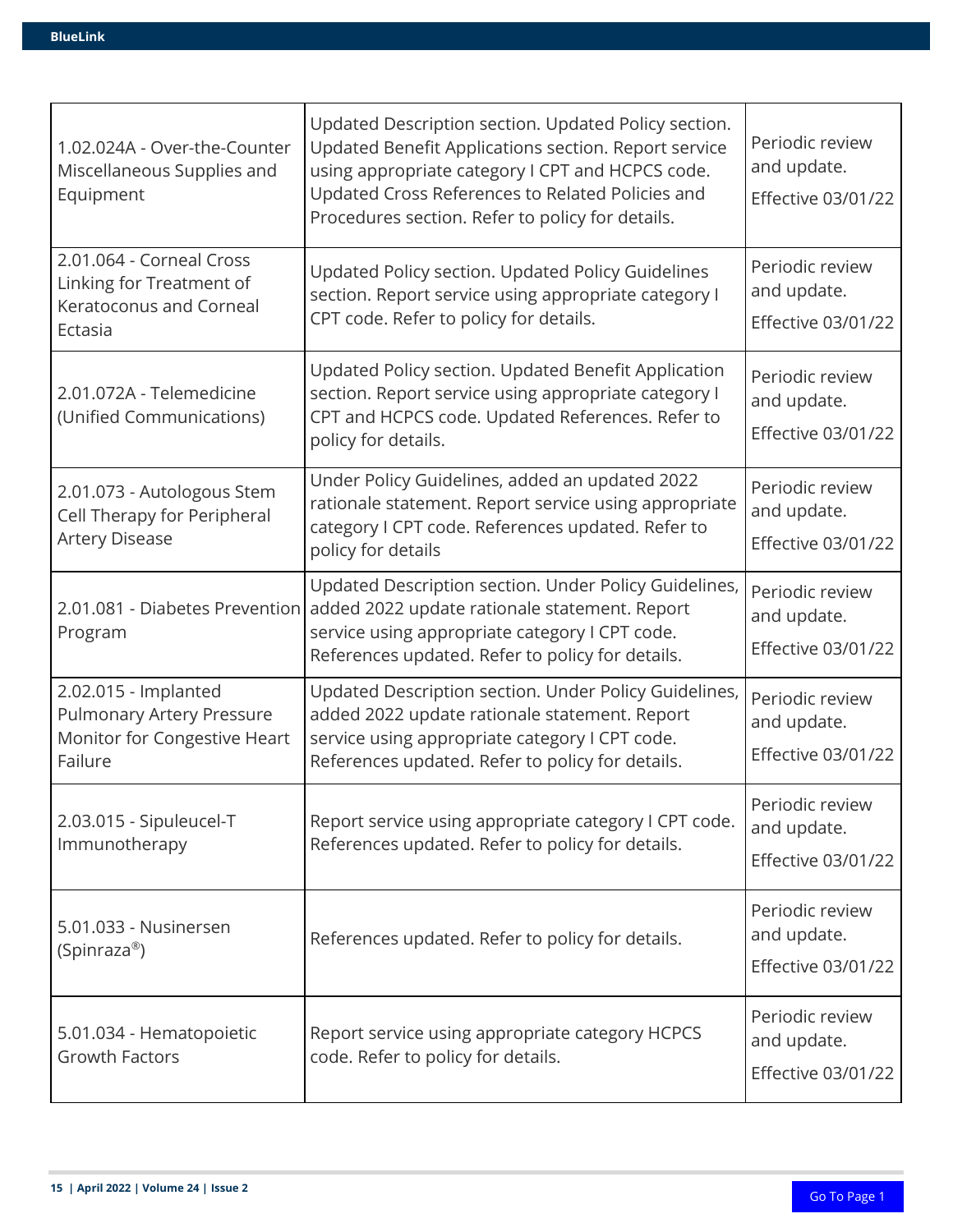| 7.01.036 - Surgical Treatment<br>of Obesity and Morbid Obesity | Updated Description section. Updated Policy<br>Guidelines section. Report service using appropriate<br>category I CPT or HCPCS code. Updated Cross<br>References to Related Policies and Procedures section.<br>Updated Reference section. Refer to policy for details.                                                                                                                        | Periodic review<br>and update<br><b>Effective 03/01/22</b> |
|----------------------------------------------------------------|------------------------------------------------------------------------------------------------------------------------------------------------------------------------------------------------------------------------------------------------------------------------------------------------------------------------------------------------------------------------------------------------|------------------------------------------------------------|
| 11.01.015 - Preconception Sex<br><b>Selection Techniques</b>   | Updated Description section. Policy Guidelines<br>updated. Report service using appropriate category I<br>CPT code. Updated References. Refer to policy for<br>details.                                                                                                                                                                                                                        | Periodic review<br>and update<br>Effective 03/01/22        |
| 6.01.007 - Transcranial<br>Doppler Ultrasound                  | Updated Description section. Under Policy Guidelines,<br>updated 2022 Rationale Statement. Updated Benefit<br>Application section. Updated Provider Guidelines<br>section. Updated Cross References to Related Policies<br>and Procedures section. Report service using<br>appropriate category I CPT code. Updated References.<br>Refer to policy for details.                                | Periodic review<br>and update<br><b>Effective 04/01/22</b> |
| $6.01.025 -$<br>Scintimammography                              | Updated Description section. Under Policy sections.<br>Under Policy Guidelines updated the 2022 rationale<br>statement. Updated Benefit Application section.<br>Updated Provider Guidelines section. Report service<br>using appropriate category I CPT and HCPCS code.<br>Updated References. Refer to policy for details.                                                                    | Periodic review<br>and update<br><b>Effective 04/01/22</b> |
| 6.01.048 - Proton Beam<br>Therapy                              | Updated Description section. Under Policy sections.<br>Under Policy Guidelines updated the 2022 rationale<br>statement. Updated Provider Guidelines section.<br>Report service using appropriate category I CPT and<br>HCPCS code. Updated Cross References to Related<br>Policies and Procedures section. Updated References.<br>Refer to policy for details.                                 | Periodic review<br>and update<br><b>Effective 04/01/22</b> |
| 7.01.083 - Percutaneous Lysis<br>of Epidural Adhesions         | Updated Policy Title. Updated Description section.<br>Under Policy Guidelines, added updated 2022<br>rationale statement. Updated Benefit Application<br>section. Updated Provider Guidelines section. Report<br>service using appropriate category I CPT code.<br>Updated Cross References to Related Policies and<br>Procedures section. Updated References. Refer to<br>policy for details. | Periodic review<br>and update<br><b>Effective 04/01/22</b> |
| 7.01.098 - Cryosurgical<br>Ablation of Renal Cell<br>Carcinoma | Updated Description section. Under Policy Guidelines,<br>added updated 2022 rationale statement. Updated<br>Benefit Application section. Updated Provider<br>Guidelines section. Report service using appropriate<br>category I CPT code. Updated References. Refer to                                                                                                                         | Periodic review<br>and update<br><b>Effective 04/01/22</b> |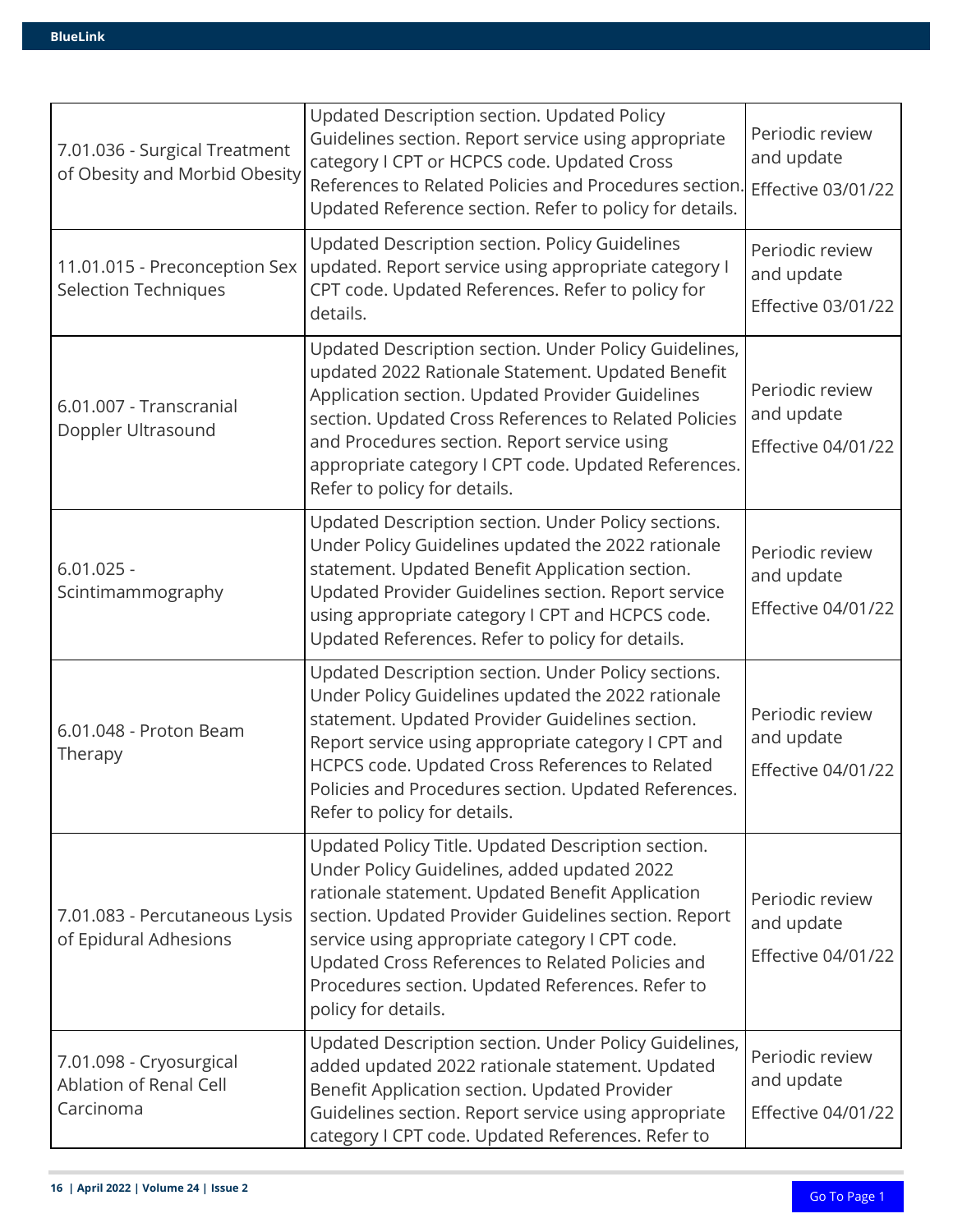policy for details.

# **Quality**

## **Are You Up to Date on Best Practices and Quality Standards?**

From recommending preventive care options for your patients to managing day-to-day office operations, the clinical resources on our provider website offer valuable, timesaving tools. Use these resources to help support your treatment plan for patients with chronic diseases and those in need of preventive services.

CareFirst's Quality Improvement Council reviews our clinical resources annually and adopts nationally recognized guidelines and best practices to make sure you are updated when information changes.

Click on the links below for details on topics that can help you improve your patient's care:

| <b>General Guidelines and Survey Results</b>                                                                                                                                                                                             |                                                                           |  |
|------------------------------------------------------------------------------------------------------------------------------------------------------------------------------------------------------------------------------------------|---------------------------------------------------------------------------|--|
| <b>Topic</b>                                                                                                                                                                                                                             | <b>Website Link</b>                                                       |  |
| <b>CareFirst's Quality Improvement Program</b><br>Includes processes, goals and outcomes                                                                                                                                                 | carefirst.com/qualityimprovement                                          |  |
| <b>Clinical Practice Guidelines</b><br>Includes evidence-based clinical practice<br>guidelines for medical and behavioral conditions                                                                                                     | carefirst.com/clinicalresources > Clinical Practice<br>Guidelines         |  |
| <b>Preventive Health Guidelines</b><br>Includes evidence-based preventive health<br>guidelines for perinatal care, children,<br>adolescents and adults                                                                                   | carefirst.com/clinicalresources > Preventive Health<br>Guidelines         |  |
| <b>Accessibility and Availability of</b><br><b>Appointments</b><br>Includes medical and behavioral health<br>accessibility and availability standards for routine<br>care appointments, urgent care appointments<br>and after-hours care | carefirst.com/clinicalresources > Practitioner Office<br><b>Standards</b> |  |
| <b>Care Management Programs</b>                                                                                                                                                                                                          |                                                                           |  |
| <b>Topic</b>                                                                                                                                                                                                                             | <b>Website Link</b>                                                       |  |
| <b>Access to Care Management</b><br>Includes instructions for making referrals for both<br>medical and behavioral health. Or you can call<br>800-245-7013                                                                                | carefirst.com/providermanualsandguides                                    |  |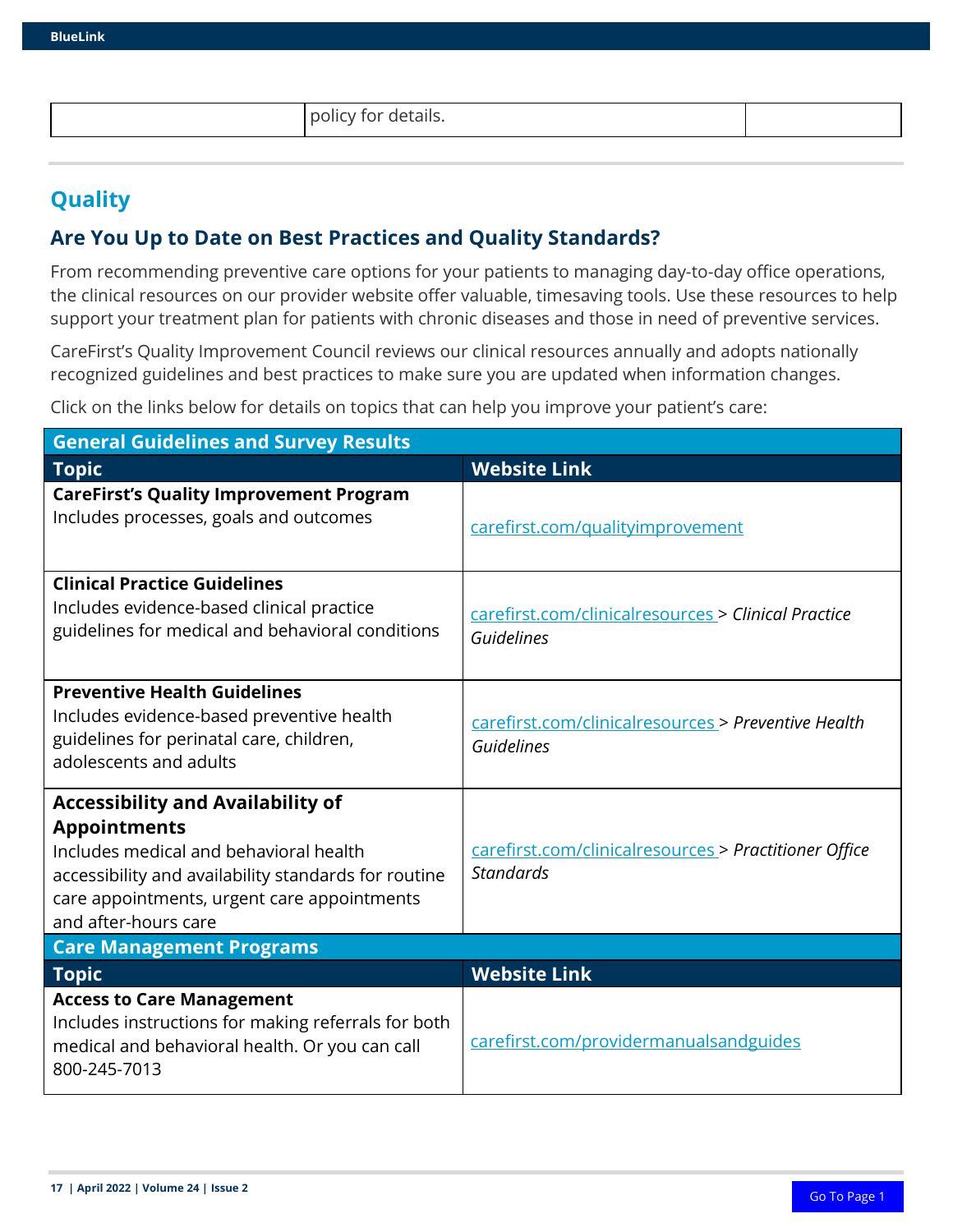| <b>Practitioner Referrals for Disease</b>                             |                                                         |
|-----------------------------------------------------------------------|---------------------------------------------------------|
|                                                                       |                                                         |
| <b>Management</b><br>Includes information on how to use services, how | carefirst.com/clinicalresources > Disease Management    |
| a member becomes eligible and how to opt in or                        |                                                         |
| opt out                                                               |                                                         |
| <b>Pharmaceutical Management</b>                                      |                                                         |
| <b>Topic</b>                                                          | <b>Website Link</b>                                     |
| <b>Pharmaceutical Management</b>                                      |                                                         |
| Includes the formularies,                                             |                                                         |
| restrictions/preferences, guidelines/policies                         | carefirst.com/rx                                        |
| and procedures                                                        |                                                         |
| <b>Utilization Procedures</b>                                         |                                                         |
| <b>Topic</b>                                                          | <b>Website Link</b>                                     |
| <b>Utilization Management Criteria</b>                                |                                                         |
| Includes information on how to obtain                                 |                                                         |
| utilization management criteria for both                              | carefirst.com/bluelink > February 2022                  |
| medical and behavioral health                                         |                                                         |
|                                                                       |                                                         |
| <b>Physician Reviewer</b>                                             |                                                         |
| Includes instructions on how to obtain a                              |                                                         |
| physician reviewer to discuss utilization                             | carefirst.com/bluelink > February 2022                  |
| management decisions for both medical and<br>behavioral health        |                                                         |
|                                                                       |                                                         |
| <b>Decisions about Medical and Mental Health,</b>                     |                                                         |
| and Pharmacy                                                          |                                                         |
| Includes affirmative statement for anyone                             | carefirst.com/bluelink > February 2022                  |
| making decisions regarding utilization                                |                                                         |
| management                                                            |                                                         |
| <b>Member Related Resources</b>                                       |                                                         |
| <b>Topic</b>                                                          | <b>Website Link</b>                                     |
| <b>Quality of Care Complaints</b>                                     |                                                         |
| Includes policies and procedures for complaints                       | carefirst.com/goc > General Inquiries > Quality of Care |
| involving medical issues or services given by a                       | Complaints                                              |
| provider in our network                                               |                                                         |
| <b>How to File an Appeal</b>                                          |                                                         |
| Includes policies and procedures for members to                       |                                                         |
| request an appeal of a claim payment decision                         | carefirst.com/appeals                                   |
|                                                                       |                                                         |
| <b>Member's Privacy Policy</b>                                        |                                                         |
| Includes a description of our privacy policy and                      |                                                         |
| how we protect our members' health                                    | carefirst.com/privacy > Notice of Privacy Practices     |
| information.                                                          |                                                         |
|                                                                       |                                                         |